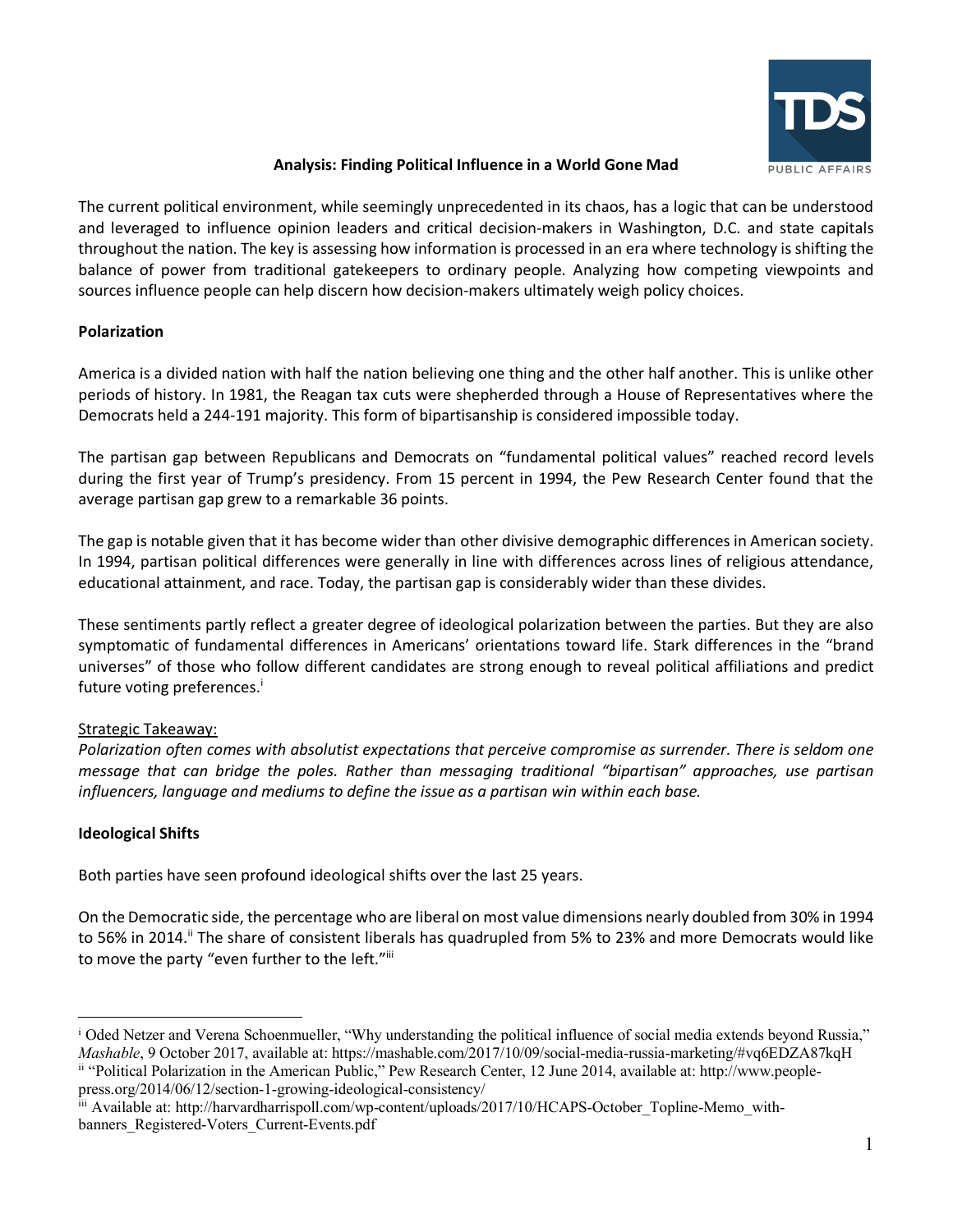Ideological shifts on the Republican side are particularly salient on issues where Trump has emphasized breaks with his GOP predecessors. Polling on issues like trade and immigration show significant gaps between Republicans on the one hand, and independents and Democrats on the other. Two-thirds of Republicans agree that "a trade war would be good for the United States, and could be easily won" in contrast to just 7 percent of Democrats and 19 percent of independents.iv On immigration, a plurality of Republicans rank the issue as the top problem facing the country, while just 4 percent of Democrats feel the same way.<sup>y</sup> While 77% of Republicans want a border wall, 91% of Democrats and 62% of independents are opposed.<sup>vi</sup>

#### Strategic Takeaway*:*

*Politicians' decision matrices reflect recent ideological shifts. Both bases are increasingly active in pressuring representatives. It's no longer enough to convince decision-makers behind closed doors. Giving them political cover with their bases is more crucial than ever.*

### **The Rise of Ideological Media**

Partisan and ideological polarization is occurring in a context in which consumers have vastly more sources of information than ever before. The days when members of both parties trust a Walter Cronkite on the nightly news to bring them information has long passed.

Mainstream media is increasingly filtering through an overt viewpoint. As documented by Harvard's Shorenstein Center and the Media Research Center, the current level is unprecedented.<sup>vii</sup>

In this environment, more ideological sources that largely offer opinion are gaining credibility as news sources. A Harvard University study of the 2016 election found, for instance, that conservative media were able to set the agenda by "developing narratives that have currency in right-wing circles, then both enticing and demanding coverage" from mainstream press.<sup>viii</sup>

Alternative media on both the right and left have further eroded mainstream media dominance through the growing legitimacy of social media. Pew found in 2016 that more than 62% of U.S. adults get news through social media—a number that is growing.<sup>ix</sup> Social media is particularly attractive to ideological influencers because it provides opportunities—with minimal barriers to entry—to register as a news publisher, offer their perspective and gain credibility similar to an established news outlet.

iv Quinnipiac poll, 6 March 2018, available at: https://poll.qu.edu/images/polling/us/us03062018\_ugbt36.pdf/

<sup>v</sup> RJ Reinhart, "Immigration a Top Problem for Republicans, Not for Democrats," Gallup, 15 January 2018, available at: https://news.gallup.com/poll/225473/immigration-top-problem-republicans-not-democrats.aspx

vi "Stop Taking the Kids, 66 percent of U.S. voters say, Quinnipiac University national poll finds; support for dreamers is 79 percent," Quinnipiac Poll, 18 June 2018, available at: https://poll.qu.edu/images/polling/us/us06182018\_uwsf18.pdf/

vii Berny Belvedere, "Is the Media Biased Against Donald Trump?" *Arc Digital*, 22 December 2017, available at: https://arcdigital.media/is-the-media-biased-against-donald-trump-72109d6423cb

viii Faris, Robert M., Hal Roberts, Bruce Etling, Nikki Bourassa, Ethan Zuckerman, and Yochai Benkler. 2017. Partisanship, Propaganda, and Disinformation: Online Media and the 2016 U.S. Presidential Election. Berkman Klein Center for Internet & Society Research Paper.

ix Amy Mitchell, "Traits and habits of U.S. news consumers: 5 key findings," Pew Research Center, 7 July 2016, available at: http://www.pewresearch.org/fact-tank/2016/07/07/modern-news-consumer/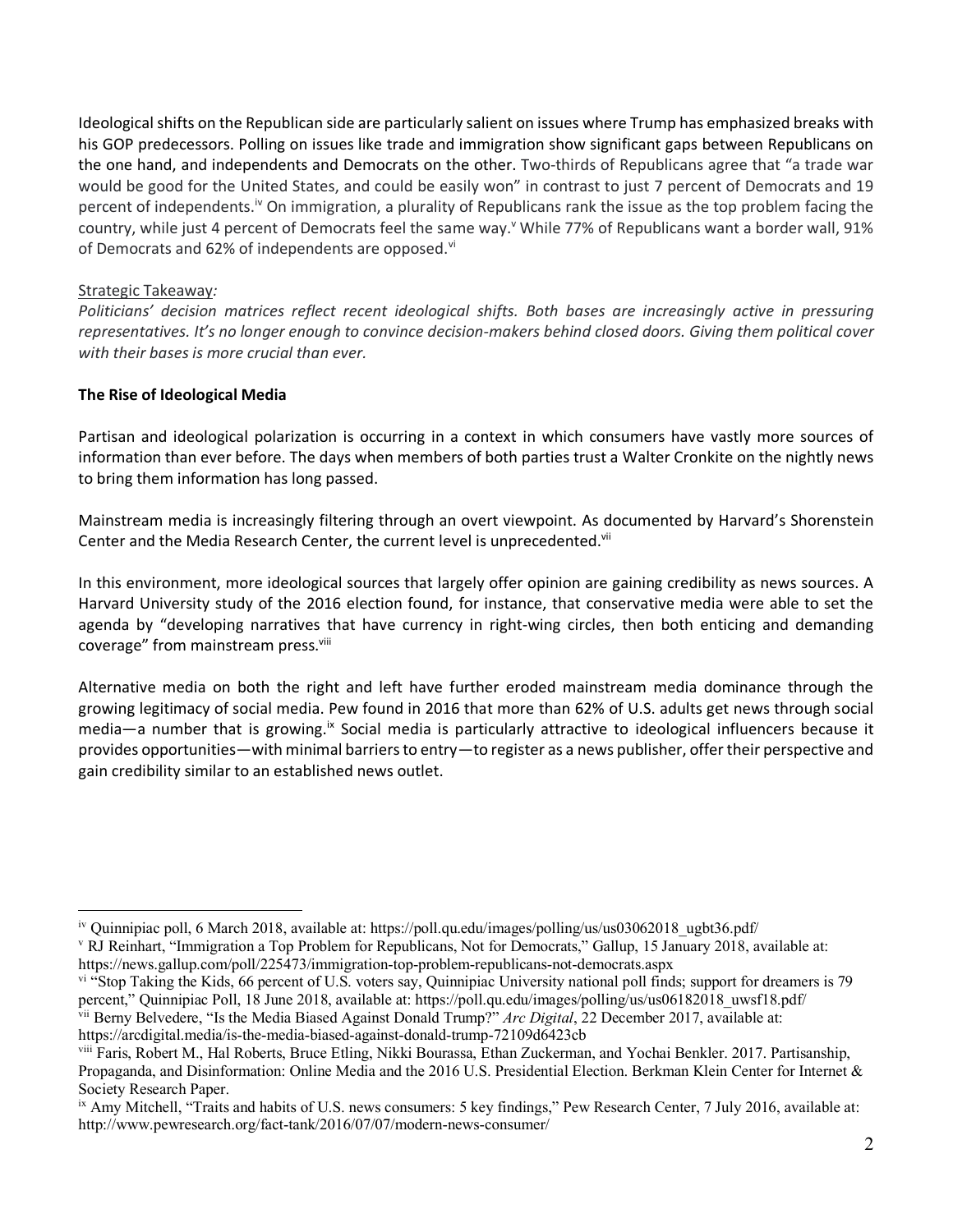A Republican base that has lost faith in the mainstream press<sup>x</sup> is fueling the rise of a "conservative media universe" that has used data analytics to morph into a "parallel power structure" rivaling the Republican establishment.xi More than half of Republicans in a January 2018 survey, 58%, said they do not have confidence in television news; 53% feel the same way toward newspapers. Conservative media is benefiting from a lack of trust in the media that extends beyond partisan Republicans. Only 32% of independents have trust in the media.<sup>xii</sup>

New media has also changed the nature of left-wing activism. Political scientists Matt Grossmann and David Hopkins have found that Democrats rely on a variety of "specialized outlets that match their supporters' diversity." Compared to Republicans, Democrats are less influenced by ideological media and more inclined to treat mainstream media as "legitimate arbiters."xiii Still, social media is facilitating a broader trend on the left away from movements centered around charismatic leaders toward democratic, deliberative movements<sup>xiv</sup> that "become newsworthy when they fit the norms, incentives, and routines" of major news organizations.<sup>xv</sup>

### Strategic Takeaway:

*Just as there is no one message, there is no one medium. Execute hybrid campaigns that aggressively target ideological media outlets and social media with tailored messages that speak directly to partisan audiences to define your issue and generate, shape, or rebut mainstream news coverage.* 

### **Toward Direct Democracy**

Partisan trends are having an outsized impact on decision markets because they are occurring against the backdrop of a more democratized political environment. The rise of disruptive technologies is propelling a shift in our politics toward more direct forms of democracy. Traditional gatekeepers are increasingly irrelevant in a paradigm in which grassroots movements can pressure decision-makers directly. When governments abruptly shift course on policy and companies abruptly fire controversial executives, they often do so not through a deliberative process, but rather, in response to the loudest movements that amplify the emotions of their members.

That political elites are accountable to a wider array of influencers is illustrated by the diminishing the value of some tactics and the growing importance of others. The impact of monetary donations to congressional campaigns has

x Andrew Guess, Brendan Nyhan, Jason Reifler, "'You're Fake News': Findings from the Poynter Media Trust Survey," 29 November 2017, available at: https://poyntercdn.blob.core.windows.net/files/PoynterMediaTrustSurvey2017.pdf; "Most GOP Voters Say Trump Will Never Make the Media Happy," Rasmussen Reports, 17 August 2017, available at: http://www.rasmussenreports.com/public\_content/politics/trump\_administration/august\_2017/most\_gop\_voters\_say\_trump\_wi ll\_never\_make\_the\_media\_happy; "'Fake News' Threat to Media; Editorial Decisions, Outside Actors at Fault," Monmouth University, 2 April 2018, available at: https://www.monmouth.edu/polling-institute/reports/monmouthpoll\_us\_040218; Andrew Guess, Brendan Nyhan, Jason Reifler, "'You're Fake News': Findings from the Poynter Media Trust Survey," 29 November 2017, available at: https://poyntercdn.blob.core.windows.net/files/PoynterMediaTrustSurvey2017.pdf xi Matt Grossmann and David Hopkins, "How the conservative media is taking over the Republican Party," *Washington Post*, 9 September 2016, available at: https://www.washingtonpost.com/news/monkey-cage/wp/2016/09/09/how-the-conservativemedia-is-taking-over-the-republican-party/?utm\_term=.641964ba152c; Sarah Swinehart, "Conservative Media Takes Its Influence to the White House," *Edelman*, 7 August 2017, available at: https://www.edelman.com/post/conservative-mediainfluence-white-house/

xii Eli Yokley, "Republicans More Likely Than Before to Trust Trump Over Political Media," *Morning Consult*, 27 June 2018 xiii Grossmann and Hopkins, "How the conservative media is taking over the Republican Party," *Washington Post*, 9 September 2016, available at: https://www.washingtonpost.com/news/monkey-cage/wp/2016/09/09/how-the-conservative-media-istaking-over-the-republican-party/?utm\_term=.641964ba152c

xiv Sharon Cohen, "Social media is the new heart of political protests," *Associated Press*, 22 June 2018, available at: https://apnews.com/b31f49aa9610429488ebad63caa63f6d/Social-media-\_-not-famous-face-\_-is-key-to-protestmarches?utm\_source=newsletter&utm\_medium=email&utm\_campaign=newsletter\_axiospm&stream=top xv David Karpf, *Analytic Activism: Digitical Listening and the New Political Strategy*, New York: Oxford University Press, 2016, 5.